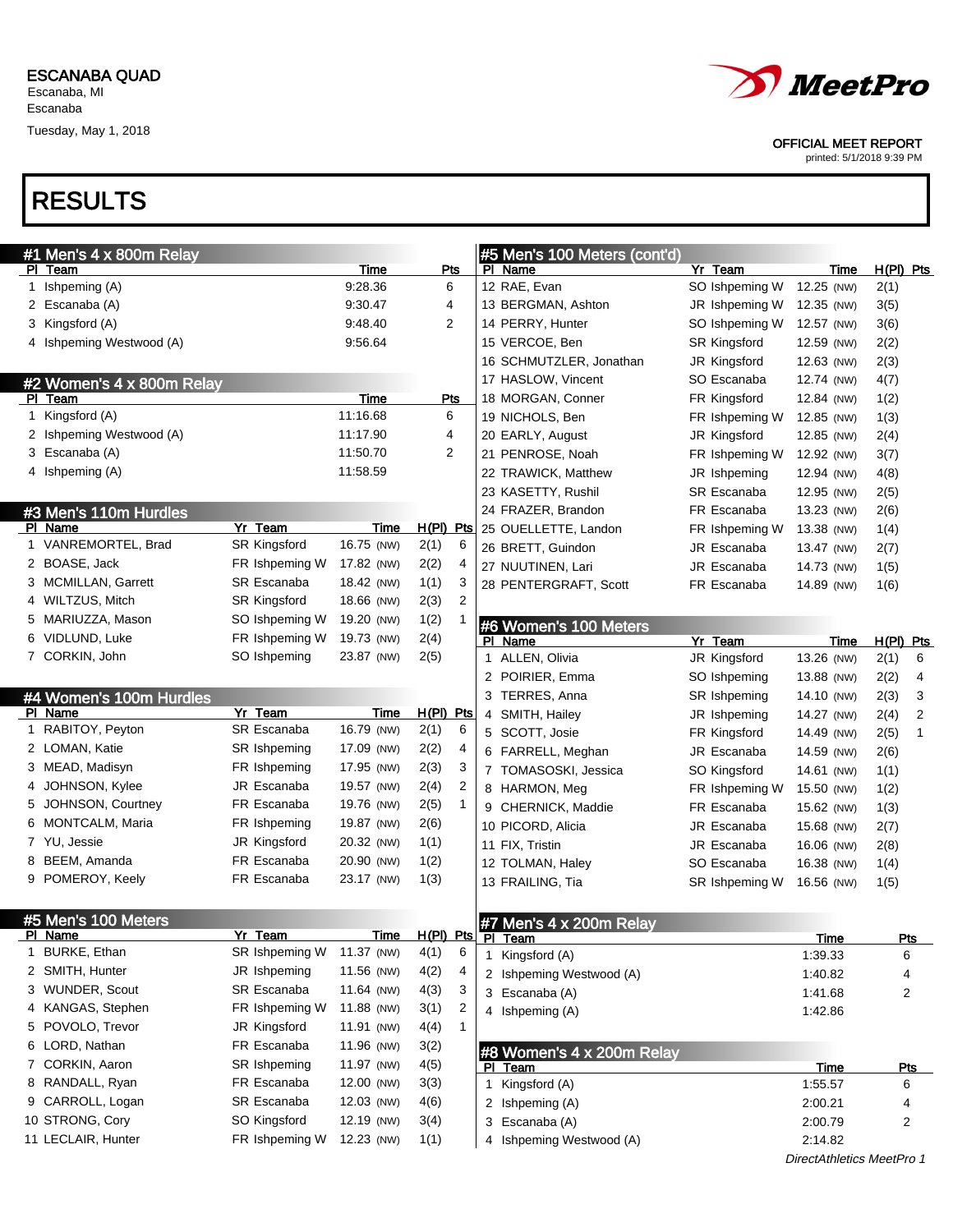Tuesday, May 1, 2018



### OFFICIAL MEET REPORT

printed: 5/1/2018 9:39 PM

| #9 Men's 1600 Meters |                            |                           |             |                          |   | #14 Men's 400 Meters (cont'd)        |                            |                    |              |                |
|----------------------|----------------------------|---------------------------|-------------|--------------------------|---|--------------------------------------|----------------------------|--------------------|--------------|----------------|
|                      | PI Name                    | Yr Team                   | Time        | Pts                      |   | PI Name                              | Yr Team                    | Time               | $H(PI)$ Pts  |                |
|                      | 1 GIROUX, Spencer          | JR Ishpeming              | 5:17.03     | 6                        |   | 3 STANCHINA, Carter                  | SO Kingsford               | 57.54              | 3(3)         | 3              |
|                      | 2 LONGTINE, Jordan         | FR Ishpeming              | 5:20.18     | 4                        |   | 4 PRILLWITZ, Coulton                 | JR Ishpeming               | 58.41              | 3(4)         | 2              |
|                      | 3 DOUGLAS, Derek           | FR Escanaba               | 5:21.11     | 3                        |   | 5 DELLANGELO, Taylor                 | SO Ishpeming W             | 58.66              | 3(5)         | $\mathbf{1}$   |
|                      | 4 VOLLMAR, Azreal          | JR Ishpeming              | 5:21.22     | 2                        |   | 6 STEVENSON, John                    | JR Escanaba                | 1:02.51            | 2(1)         |                |
|                      | 5 MAYVILLE, Dawson         | SO Escanaba               | 6:13.15     | $\mathbf{1}$             |   | 7 WALKER, Michael                    | SO Ishpeming               | 1:03.09            | 1(1)         |                |
|                      | 6 DYKEMA, Andrew           | SR Escanaba               | 6:15.45     |                          |   | 8 BOUSLEY, Brandon                   | SO Kingsford               | 1:03.34            | 2(2)         |                |
|                      | 7 OCCHIETTI, Dominic       | SR Kingsford              | 6:16.12     |                          | 9 | GEYER, Kahler                        | FR Escanaba                | 1:06.26            | 2(3)         |                |
|                      | 8 KRUPPSTADT, Kyle         | <b>SR Kingsford</b>       | 6:40.97     |                          |   | 10 OSLUND, Nicolas                   | SO Escanaba                | 1:08.24            | 2(4)         |                |
|                      | 9 MATTHYS, Allen           | JR Escanaba               | 6:46.77     |                          |   | 11 FRAZER, Brandon                   | FR Escanaba                | 1:09.22            | 2(5)         |                |
|                      | 10 COLLISTER, Drew         | SR Ishpeming              | 6:50.22     |                          |   | 12 DELONGCHAMP, Bain                 | SO Ishpeming               | 1:10.29            | 1(2)         |                |
|                      | 11 ROBERTS, Zach           | JR Escanaba               | 6:58.15     |                          |   | 13 SUTTIN, Jordan                    | FR Ishpeming               | 1:18.63            | 1(3)         |                |
|                      |                            |                           |             |                          |   |                                      |                            |                    |              |                |
|                      | #10 Women's 1600 Meters    |                           |             |                          |   | #15 Women's 400 Meters               |                            |                    |              |                |
|                      | PI Name                    | Yr Team                   | Time        | Pts                      |   | PI Name                              | Yr Team                    | Time               |              | <u>Pts</u>     |
|                      | 1 LEESE, Tessa             | SO Ishpeming W            | 6:05.38     | 6                        |   | 1 ALLEN, Olivia                      | JR Kingsford               | 1:05.41            |              | 6              |
|                      | 2 WENZEL, Melanie          | FR Kingsford              | 6:09.08     | 4                        |   | 2 WILLIAMS, Elizabeth                | FR Ishpeming W             | 1:08.26            |              | 4              |
|                      | 3 MENGHINI, Lily           | SO Kingsford              | 6:15.64     | 3                        |   | 3 ALLEN, Emma                        | FR Kingsford               | 1:09.08            |              | 3              |
|                      | 4 MATTONEN, Carlie         | SR Escanaba               | 6:27.04     | 2                        |   | 4 BAKER, Brooke                      | SR Escanaba                | 1:11.15            |              | $\overline{2}$ |
|                      | 5 BABB, Makaela            | FR Escanaba               | 6:29.18     | 1                        |   | 5 SMITH, Anna                        | FR Escanaba                | 1:11.80            |              | 1              |
|                      | 6 SJOHOLM, Chloe           | SR Ishpeming              | 6:30.27     |                          | 6 | <b>ACKLAND, Kaitlin</b>              | SO Ishpeming W             | 1:12.46            |              |                |
|                      | 7 ARBELIUS, Kayla          | SR Ishpeming W            | 6:34.50     |                          |   | 7 CHERNICK, Maddie                   | FR Escanaba                | 1:23.95            |              |                |
|                      | 8 HUGHES, Lilia            | FR Escanaba               | 6:41.57     |                          |   |                                      |                            |                    |              |                |
|                      | 9 BERTUCCI, Mariah         | SR Ishpeming              | 6:59.34     |                          |   | #16 Men's 300m Hurdles               |                            |                    |              |                |
|                      | 10 WILLEY, Malinda         | JR Ishpeming              | 7:00.65     |                          |   | PI Name                              | Yr Team                    | Time               | H(PI) Pts    |                |
|                      |                            |                           |             |                          |   |                                      |                            |                    |              |                |
|                      | 11 IDE, Madison            | SO Escanaba               | 7:02.75     |                          |   | 1 VANREMORTEL, Brad                  | SR Kingsford               | 45.00              | 2(1)         | 6              |
|                      | 12 THARP, Elainna          | FR Ishpeming W            | 7:05.92     |                          |   | 2 MCMILLAN, Garrett                  | SR Escanaba                | 48.08              | 2(2)         | 4              |
|                      | 13 LANCOUR, Faith          | FR Escanaba               | 7:11.52     |                          |   | 3 BOASE, Jack                        | FR Ishpeming W             | 48.78              | 2(3)         | 3              |
|                      | 14 HOOPER, Sophie          | JR Ishpeming              | 7:12.18     |                          |   | 4 STRONG, Cory                       | SO Kingsford               | 49.54              | 1(1)         | $\overline{2}$ |
|                      |                            |                           |             |                          | 5 | MARIUZZA, Mason                      | SO Ishpeming W             | 50.02              | 2(4)         | $\mathbf{1}$   |
|                      | #12 Men's 4 x 100m Relay   |                           |             |                          | 6 | WILTZUS, Mitch                       | <b>SR Kingsford</b>        | 50.56              | 1(2)         |                |
|                      | PI Team                    |                           | Time        | Pts                      |   | 7 VIDLUND, Luke                      | FR Ishpeming W             | 50.92              | 2(5)         |                |
|                      | 1 Escanaba (A)             |                           | 47.00       | 6                        |   | 8 CORKIN, John                       | SO Ishpeming               | 51.22              | 2(6)         |                |
|                      | 2 Kingsford (A)            |                           | 47.53       | 4                        |   |                                      |                            |                    |              |                |
| 3                    | Ishpeming Westwood (A)     |                           | 47.92       | $\overline{2}$           |   | #17 Women's 300m Hurdles             |                            |                    |              |                |
|                      | 4 Ishpeming (A)            |                           | 48.96       |                          |   | PI Name                              | Yr Team                    | <u>Time</u>        | $H(PI)$ Pts  |                |
|                      |                            |                           |             |                          |   | 1 LOMAN, Katie                       | SR Ishpeming               | 51.85              | 2(1)         | 6              |
|                      | #13 Women's 4 x 100m Relay |                           |             |                          |   | 2 ROBERTS, Renee                     | <b>SR Kingsford</b>        | 54.27              | 2(2)         | 4              |
|                      | PI Team                    |                           | <b>Time</b> | <u>Pts</u>               |   | 3 RABITOY, Peyton                    | SR Escanaba                | 55.82              | 2(3)         | 3              |
|                      | 1 Ishpeming (A)            |                           | 56.29       | 6                        |   | 4 MEAD, Madisyn                      | FR Ishpeming               | 55.93              | 2(4)         | 2              |
|                      | 2 Kingsford (A)            |                           | 56.37       | 4                        |   | 5 TAYLOR, Grace                      | SO Escanaba                | 57.03              | 2(5)         | $\mathbf 1$    |
|                      | 3 Escanaba (A)             |                           | 57.51       | 2                        |   | 6 MONTCALM, Maria                    | FR Ishpeming               | 57.87              | 2(6)         |                |
|                      | 4 Ishpeming Westwood (A)   |                           | 1:03.52     |                          | 7 | JOHNSON, Courtney                    | FR Escanaba                | 58.66              | 1(1)         |                |
|                      |                            |                           |             |                          |   | 8 YU, Jessie                         | JR Kingsford               | 59.76              | 1(2)         |                |
|                      | #14 Men's 400 Meters       |                           | <u>Time</u> |                          | 9 | JOHNSON, Kylee                       | JR Escanaba<br>FR Escanaba | 1:02.62            | 1(3)         |                |
|                      | PI Name<br>1 BURKE, Ethan  | Yr Team<br>SR Ishpeming W | 55.88       | $H(PI)$ Pts<br>3(1)<br>6 |   | 10 BEEM, Amanda<br>11 POMEROY, Keely | FR Escanaba                | 1:03.71<br>1:06.69 | 1(4)<br>1(5) |                |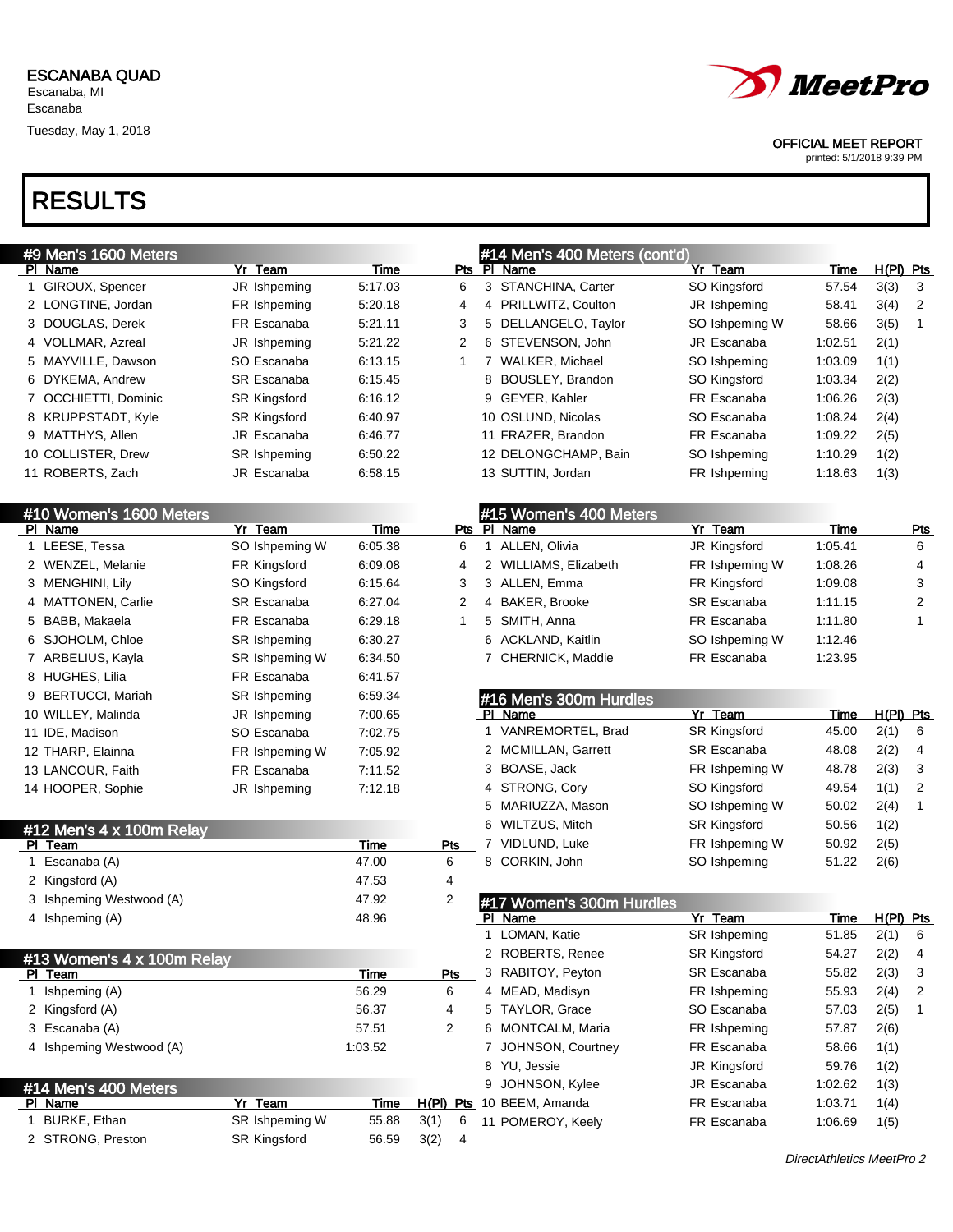Tuesday, May 1, 2018



#### OFFICIAL MEET REPORT

printed: 5/1/2018 9:39 PM

| #18 Men's 800 Meters    |                     |            |             |     |              | #20 Men's 200 Meters (cont'd) |                     |             |           |            |
|-------------------------|---------------------|------------|-------------|-----|--------------|-------------------------------|---------------------|-------------|-----------|------------|
| PI Name                 | Yr Team             | Time       | $H(PI)$ Pts |     |              | PI Name                       | Yr Team             | <u>Time</u> | H(PI) Pts |            |
| 1 HALLEY, Mike          | SO Kingsford        | 2:15.24    | 2(1)        | 6   |              | 11 STEVENSON, John            | JR Escanaba         | 26.48 (NW)  | 2(3)      |            |
| 2 MIRON, Dayton         | SO Escanaba         | 2:15.48    | 2(2)        | 4   |              | 12 PERRY, Hunter              | SO Ishpeming W      | 26.59 (NW)  | 3(4)      |            |
| 3 DOUGLAS, Derek        | FR Escanaba         | 2:15.75    | 2(3)        | 3   |              | 13 NICHOLS, Ben               | FR Ishpeming W      | 26.67 (NW)  | 2(4)      |            |
| 4 PRUETT, Kyle          | SR Ishpeming        | 2:19.42    | 2(4)        | 2   |              | 14 PENROSE, Noah              | FR Ishpeming W      | 26.88 (NW)  | 3(5)      |            |
| 5 LINDGREN, Daniel      | JR Kingsford        | 2:23.62    | 1(1)        | 1   |              | 15 KASETTY, Rushil            | SR Escanaba         | 27.08 (NW)  | 2(5)      |            |
| 6 LONGTINE, Jordan      | FR Ishpeming        | 2:25.45    | 2(5)        |     |              | 16 VERCOE, Ben                | SR Kingsford        | 27.18 (NW)  | 1(1)      |            |
| 7 LIIMATTA, David       | FR Ishpeming        | 2:27.52    | 2(6)        |     |              | 17 LECLAIR, Hunter            | FR Ishpeming W      | 27.75 (NW)  | 1(2)      |            |
| 8 ROBERTS, Zach         | JR Escanaba         | 2:33.44    | 2(7)        |     |              | 18 FRAZER, Brandon            | FR Escanaba         | 28.06 (NW)  | 3(6)      |            |
| 9 TAYLOR, Dart          | FR Ishpeming W      | 2:34.75    | 1(2)        |     |              | 19 CORWIN, Nolan              | JR Ishpeming        | 28.44 (NW)  | 2(6)      |            |
| 10 CARR, Josh           | SR Ishpeming W      | 2:35.99    | 1(3)        |     |              | 20 OUELLETTE, Landon          | FR Ishpeming W      | 28.56 (NW)  | 2(7)      |            |
| 11 HIRN, Terence        | JR Escanaba         | 2:36.46    | 2(8)        |     |              | 21 DELONGCHAMP, Bain          | SO Ishpeming        | 28.62 (NW)  | 1(3)      |            |
| 12 WAISE, Lance         | SO Kingsford        | 2:38.56    | 1(4)        |     |              | 22 BRETT, Guindon             | JR Escanaba         | 28.66 (NW)  | 2(8)      |            |
| 13 CARLSON, Wyatt       | SO Ishpeming W      | 2:39.33    | 1(5)        |     |              | 23 NUUTINEN, Lari             | JR Escanaba         | 31.40 (NW)  | 1(4)      |            |
| 14 WALKER, Michael      | SO Ishpeming        | 2:41.90    | 2(9)        |     |              |                               |                     |             |           |            |
| 15 VIDLUND, Jackson     | SO Ishpeming W      | 2:45.89    | 1(6)        |     |              | #21 Women's 200 Meters        |                     |             |           |            |
| 16 FLATH, Tony          | SO Escanaba         | 2:46.30    | 2(10)       |     |              | PI Name                       | Yr Team             | Time        | H(PI) Pts |            |
| 17 PATRAW, Drew         | SO Ishpeming        | 2:46.73    | 1(7)        |     |              | 1 ALLEN, Olivia               | JR Kingsford        | 27.09 (NW)  | 3(1)      | 6          |
| 18 KRUPPSTADT, Kyle     | <b>SR Kingsford</b> | 2:47.74    | 1(8)        |     |              | 2 ALLEN, Emma                 | FR Kingsford        | 29.12 (NW)  | 3(2)      | 4          |
|                         |                     |            |             |     |              | 3 LORD, Kaitlyn               | JR Escanaba         | 29.33 (NW)  | 3(3)      | 3          |
| #19 Women's 800 Meters  |                     |            |             |     | 4            | POIRIER, Emma                 | SO Ishpeming        | 29.41 (NW)  | 3(4)      | 2          |
| PI Name                 | Yr Team             | Time       |             | Pts | 5            | <b>BAKER, Brooke</b>          | SR Escanaba         | 30.19 (NW)  | 2(1)      | 1          |
| 1 JOHNSON, Peyton       | JR Kingsford        | 2:43.26    |             | 6   |              | 6 SMITH, Hailey               | JR Ishpeming        | 30.54 (NW)  | 3(5)      |            |
| 2 KOSKI, Kayla          | SO Ishpeming        | 2:48.79    |             | 4   |              | 7 NYMAN, Jocelynn             | FR Ishpeming        | 30.62 (NW)  | 3(6)      |            |
| 3 WENZEL, Melanie       | FR Kingsford        | 2:51.07    |             | 3   |              | 8 TERRES, Anna                | SR Ishpeming        | 30.85 (NW)  | 3(7)      |            |
| 4 HUGHES, Lilia         | FR Escanaba         | 2:55.37    |             | 2   |              | 9 SCOTT, Josie                | FR Kingsford        | 30.96 (NW)  | 2(2)      |            |
| 5 REATH, Aidan          | SR Ishpeming W      | 3:00.23    |             | 1   |              | 10 TOMASOSKI, Jessica         | SO Kingsford        | 31.31 (NW)  | 2(3)      |            |
| 6 SJOHOLM, Chloe        | SR Ishpeming        | 3:03.77    |             |     |              | 11 ARGALL, Amanda             | SO Ishpeming W      | 32.20 (NW)  | 2(4)      |            |
| 7 BABB, Makaela         | FR Escanaba         | 3:05.09    |             |     |              | 12 HARMON, Meg                | FR Ishpeming W      | 33.04 (NW)  | 1(1)      |            |
| 8 COLE, Grace           | SO Kingsford        | 3:07.59    |             |     |              | 13 CHERNICK, Maddie           | FR Escanaba         | 33.77 (NW)  | 2(5)      |            |
| 9 WILLEY, Malinda       | JR Ishpeming        | 3:13.57    |             |     |              | 14 FIX, Tristin               | JR Escanaba         | 34.49 (NW)  | 2(6)      |            |
| 10 IDE, Madison         | SO Escanaba         | 3:15.95    |             |     |              | 15 TOLMAN, Haley              | SO Escanaba         | 34.84 (NW)  | 2(7)      |            |
| 11 THARP, Elainna       | FR Ishpeming W      | 3:16.10    |             |     |              | 16 PICORD, Alicia             | JR Escanaba         | 34.98 (NW)  | 2(8)      |            |
| 12 ARBELIUS, Kayla      | SR Ishpeming W      | 3:58.86    |             |     |              |                               |                     |             |           |            |
|                         |                     |            |             |     |              | #22 Men's 3200 Meters         |                     |             |           |            |
| #20 Men's 200 Meters    |                     |            |             |     |              | PI Name                       | Yr Team             | Time        |           | <u>Pts</u> |
| <u>PI Name</u>          | <u>Yr Team</u>      | Time       | $H(PI)$ Pts |     | $\mathbf{1}$ | GIROUX, Spencer               | JR Ishpeming        | 11:39.48    |           | 6          |
| 1 STRONG, Preston       | <b>SR Kingsford</b> | 23.93 (NW) | 4(1)        | 6   |              | 2 TASSON, Devin               | JR Ishpeming        | 11:41.63    |           | 4          |
| 2 BURKE, Ethan          | SR Ishpeming W      | 23.95 (NW) | 4(2)        | 4   |              | 3 BEVINS, Brodey              | FR Escanaba         | 11:44.50    |           | 3          |
| 3 BECKMAN, Nathan       | JR Ishpeming W      | 24.03 (NW) | 4(3)        | 3   |              | 4 GIROUX, Levi                | FR Ishpeming        | 11:46.12    |           | 2          |
| 4 RANDALL, Ryan         | FR Escanaba         | 24.57 (NW) | 3(1)        | 2   |              | 5 DIETERLE, Andrew            | SR Ishpeming W      | 11:55.14    |           | 1          |
| 5 SMITH, Hunter         | JR Ishpeming        | 24.85 (NW) | 4(4)        | 1   |              | 6 OCCHIETTI, Dominic          | <b>SR Kingsford</b> | 13:01.14    |           |            |
| 6 STRONG, Cory          | SO Kingsford        | 25.25 (NW) | 2(1)        |     |              | 7 TAYLOR, Dart                | FR Ishpeming W      | 13:11.54    |           |            |
| 7 LORD, Nathan          | FR Escanaba         | 25.34 (NW) | 4(5)        |     |              | 8 MAYVILLE, Dawson            | SO Escanaba         | 13:11.88    |           |            |
| 8 RAE, Evan             | SO Ishpeming W      | 25.40 (NW) | 3(2)        |     |              | 9 STEVE, Jared                | SO Ishpeming        | 13:18.08    |           |            |
| 9 EARLY, August         | JR Kingsford        | 25.99 (NW) | 3(3)        |     |              | 10 SUNDBERG, Brock            | SO Ishpeming W      | 13:21.37    |           |            |
| 10 SCHMUTZLER, Jonathan | JR Kingsford        | 26.21 (NW) | 2(2)        |     |              | 11 MCMILLAN, Garrett          | SR Escanaba         | 13:41.06    |           |            |
|                         |                     |            |             |     |              |                               |                     |             |           |            |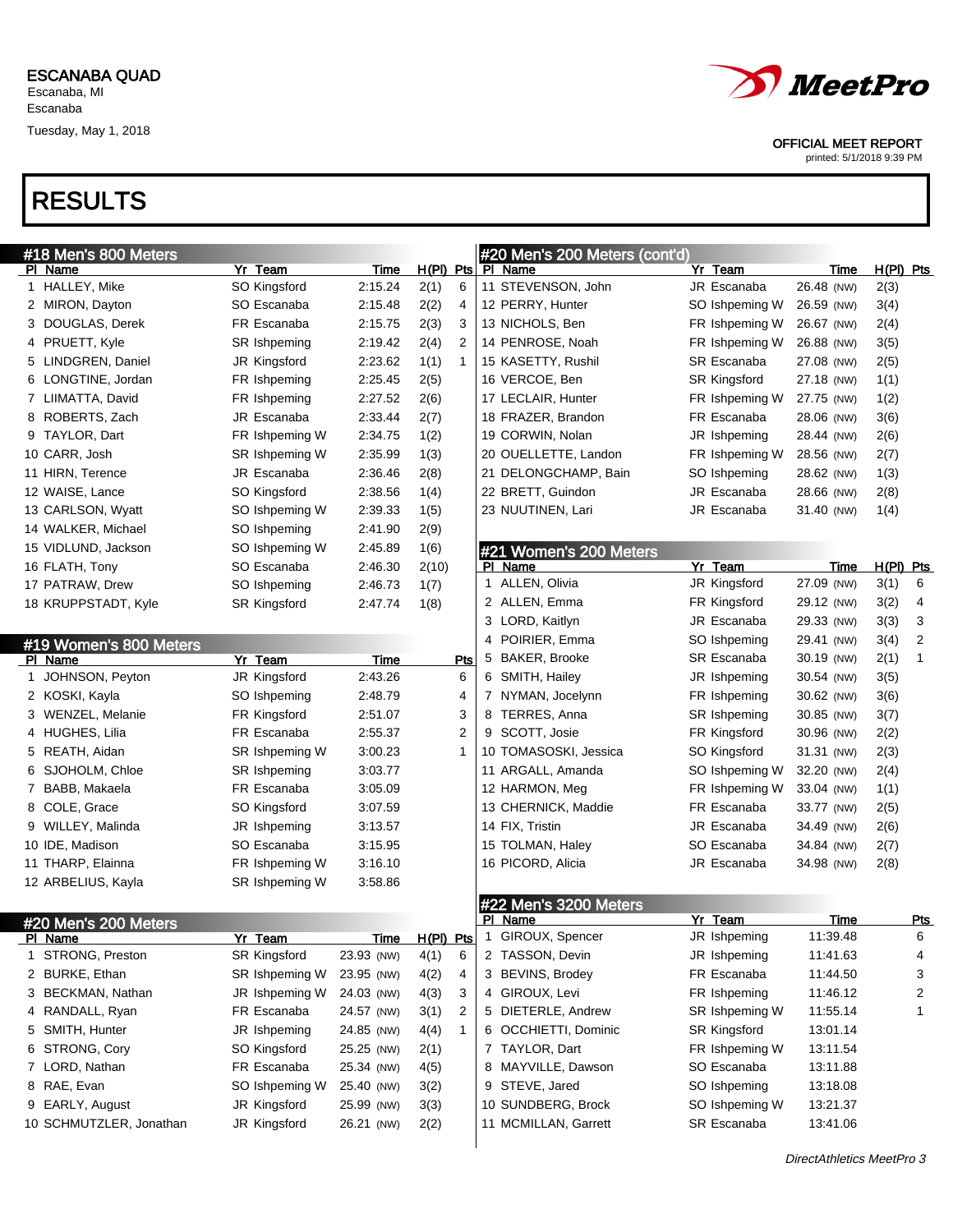Escanaba

Tuesday, May 1, 2018



### OFFICIAL MEET REPORT

printed: 5/1/2018 9:39 PM

| #23 Women's 3200 Meters                |                       |             |                |   | #129 Men's Long Jump              |                             |                           |                |
|----------------------------------------|-----------------------|-------------|----------------|---|-----------------------------------|-----------------------------|---------------------------|----------------|
| PI Name                                | Yr Team               | Time        | Pts            |   | PI Name                           | Yr Team                     | Mark                      | <u>Pts</u>     |
| 1 LEESE, Tessa                         | SO Ishpeming W        | 13:41.03    | 6              | 1 | BURKE, Ethan                      | SR Ishpeming W 18' 7" (NW)  |                           | 6              |
| 2 MATTONEN, Carlie                     | <b>SR Escanaba</b>    | 14:30.97    | 4              |   | 2 STRONG, Preston                 | SR Kingsford                | 18' 5" (NW)               | 4              |
| 3 MENGHINI, Lily                       | SO Kingsford          | 14:33.87    | 3              |   | 3 STANCHINA, Carter               | SO Kingsford                | 17' 11" (NW)              | 3              |
| 4 GARDNER, Chyanne                     | FR Ishpeming          | 14:41.59    | $\overline{2}$ |   | 4 STRONG, Cory                    | SO Kingsford                | 17' 10" (NW)              | 2              |
|                                        |                       |             |                |   | 4 GENDRON, Kyle                   | JR Escanaba                 | 17' 10" (NW)              | $\mathbf{1}$   |
| #24 Men's 4 x 400m Relay               |                       |             |                |   | 6 PRILLWITZ, Coulton              | JR Ishpeming                | 17' 4" (NW)               |                |
| PI Team                                |                       | Time        | <b>Pts</b>     |   | 7 BERGMAN, Ashton                 | JR Ishpeming W 17' 1" (NW)  |                           |                |
| 1 Kingsford (A)                        |                       | 3:49.47     | 6              |   |                                   |                             |                           |                |
| 2 Escanaba (A)                         |                       | 3:56.51     | 4              |   |                                   |                             |                           |                |
| 3 Ishpeming Westwood (A)               |                       | 3:57.04     | $\overline{2}$ |   | #130 Women's Long Jump<br>PI Name | Yr Team                     | <b>Mark</b>               | <u>Pts</u>     |
| 4 Ishpeming (A)                        |                       | 4:01.10     |                | 1 | MEAD, Madisyn                     | FR Ishpeming                | 14' 6" (NW)               | 6              |
|                                        |                       |             |                |   | 2 KOSKI, Kayla                    | SO Ishpeming                | 14' 5" (NW)               | 4              |
|                                        |                       |             |                |   | 3 SMITH, Anna                     | FR Escanaba                 | 14' 1" (NW)               | 3              |
| #25 Women's 4 x 400m Relay<br>PI Team  |                       | Time        | Pts            |   | 4 ROBERTS, Renee                  | <b>SR Kingsford</b>         | 13' 9" (NW)               | $\overline{c}$ |
| 1 Kingsford (A)                        |                       | 4:32.23     | 6              |   | 5 WILLIAMS, Elizabeth             | FR Ishpeming W 12' 9" (NW)  |                           | $\mathbf{1}$   |
| 2 Ishpeming Westwood (A)               |                       | 4:41.98     | 4              |   | 6 ARGALL, Amanda                  | SO Ishpeming W 11' 11" (NW) |                           |                |
| 3 Ishpeming (A)                        |                       | 4:45.05     | 2              |   |                                   |                             |                           |                |
| 4 Escanaba (A)                         |                       | 5.04.36     |                |   | 7 PICORD, Alicia                  | JR Escanaba                 | 11' $8\frac{1}{2}$ (NW)   |                |
|                                        |                       |             |                |   |                                   |                             |                           |                |
|                                        |                       |             |                |   | #131 Men's Shot Put               |                             |                           |                |
| #125 Men's High Jump                   |                       |             |                |   | PI Name                           | Yr Team                     | <b>Mark</b>               | <u>Pts</u>     |
| PI Name                                | Yr Team               | <b>Mark</b> | <u>Pts</u>     |   | 1 GAYAN, Liam                     | <b>SR Kingsford</b>         | 42'7"                     | 6              |
| 1 MCMILLAN, Garrett<br>2 GENDRON, Kyle | <b>SR Escanaba</b>    | 6'0''       | 6              |   | 2 KRUHLIK, Logan                  | JR Ishpeming                | 42' 0"                    | 4              |
|                                        | JR Escanaba           | 5' 10"      | 3.5            |   | 3 PLUMLEY, Eddie                  | <b>SR Kingsford</b>         | 40' 5"                    | 3              |
| 2 NASH, Jared                          | JR Escanaba           | 5' 10"      | 3.5            |   | 4 GILLES, Sam                     | JR Ishpeming W 39' 0"       |                           | $\overline{c}$ |
| 4 ALDERTON, Ty                         | SO Ishpeming W 5' 2"  |             | 2              |   | 5 NASH, Jared                     | JR Escanaba                 | 38' 4"                    | 1              |
| 5 HALLEY, Mike                         | SO Kingsford          | 4' 10"      | 1              |   |                                   |                             |                           |                |
|                                        |                       |             |                |   | #132 Women's Shot Put             |                             |                           |                |
| #126 Women's High Jump                 |                       |             |                |   | PI Name                           | Yr Team                     | Mark                      | <b>Pts</b>     |
| PI Name                                | Yr Team               | <b>Mark</b> | <b>Pts</b>     |   | 1 CONERY, Stephanie               | SR Ishpeming W 29' 4"       |                           | 6              |
| 1 ROELL, Sarah                         | <b>SR Kingsford</b>   | 4' 8''      | 6              |   | 2 ROBERTS, Renee                  | SR Kingsford                | 29' 1"                    | 4              |
| 2 ACKLAND, Kaitlin                     | SO Ishpeming W 4'8"   |             | 4              |   | 3 LOMAN, Rebekah                  | FR Ishpeming                | 28' 2"                    | 3              |
| 3 SMITH, Anna                          | FR Escanaba           | 4' 4"       | 3              |   | 4 WENDT, Paige                    | SR Escanaba                 | 26' 6"                    | $\overline{c}$ |
|                                        |                       |             |                |   | 5 HARVALA, Morgan                 | SR Ishpeming W 25' 11"      |                           | $\mathbf{1}$   |
| #127 Men's Pole Vault                  |                       |             |                |   |                                   |                             |                           |                |
| PI Name                                | Yr Team               | Mark        | <u>Pts</u>     |   | #133 Men's Discus                 |                             |                           |                |
| 1 MIRON, Dayton                        | SO Escanaba           | 11'0''      | 6              |   | PI Name                           | Yr Team                     | Mark                      | <b>Pts</b>     |
| CARLSON, Wyatt<br>1                    | SO Ishpeming W 11' 0" |             | 4              |   | 1 GAYAN, Liam                     | SR Kingsford                | 125' 0"                   | 6              |
| 3 MARIUZZA, Mason                      | SO Ishpeming W 9' 6"  |             | 3              |   | 2 SMITH, Gabe                     | JR Escanaba                 | 107' 9"                   | 4              |
| 4 MARIUZZA, Luke                       | FR Ishpeming W 9' 0"  |             | 2              |   | 3 PLUMLEY, Eddie                  | <b>SR Kingsford</b>         | 105'7"                    | 3              |
| 5 BEVINS, Brodey                       | FR Escanaba           | 8'6''       | 1              |   | 4 MORTON, Owen                    | SO Ishpeming                | 101'7"                    | 2              |
|                                        |                       |             |                |   | 5 RIETVELD, Joey                  | <b>SR Kingsford</b>         | 100' 1"                   | $\mathbf{1}$   |
| #128 Women's Pole Vault                |                       |             |                |   |                                   |                             |                           |                |
| PI Name                                | Yr Team               | <b>Mark</b> | <u>Pts</u>     |   | #134 Women's Discus               |                             |                           |                |
| 1 LORD, Kaitlyn                        | JR Escanaba           | 8'6''       | 6              |   | PI Name                           | Yr Team                     | <b>Mark</b>               | <u>Pts</u>     |
| 2 ANTTILA, Katelyn                     | SO Ishpeming W 8' 0"  |             | 4              |   | 1 PALMER, Rylee                   | JR Kingsford                | 85' 3"                    | 6              |
| 3 PALMER, Rylee                        | JR Kingsford          | 7' 0"       | 3              |   | 2 CONERY, Stephanie               | SR Ishpeming W 83' 11"      |                           | 4              |
| 4 MARIUZZA, Avery                      | FR Ishpeming W 6' 0"  |             | 2              |   | 3 LUOMA-MANNISTO, Meryl           | JR Kingsford                | 81'8"                     | 3              |
|                                        |                       |             |                |   |                                   |                             | DirectAthletics MeetPro 4 |                |